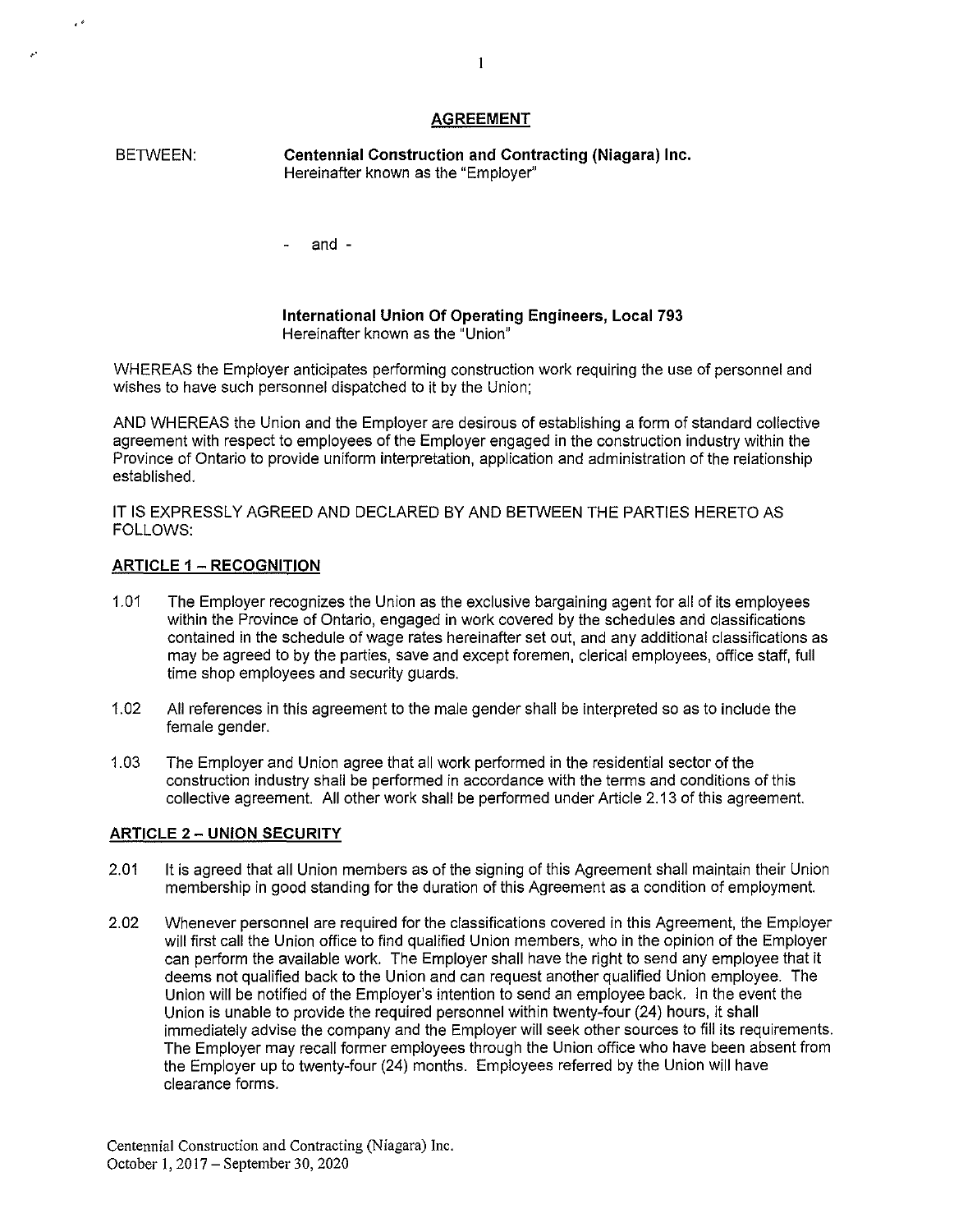#### Article 2 - continued

 $\epsilon$ 

- 2.03 Employee's that are initially hired shall be subject to a probationary period of 15 days actually worked, during which time they may be dismissed at the employer's sole discretion. Probationary employees shall not have recourse to the grievance and arbitration procedures in Articles 4 and 5 and an Arbitrator will have no jurisdiction to hear such a grievance that the Union advances on behalf of a probationary employee.
- 2.04 The Employer shall be entitled to name hire one operator every three months from the Union's out of work list.
- 2.05 New employees shall make application for membership in the Union at the end of 15 workingdays. A member in good standing shall be defined for the purpose of this Agreement to be an employee who falls under the terms of this Agreement and whose Union Initiation Fee, Union Dues and Defense Assessments are not in arrears.
- 2.06 The Employer agrees to deduct Regular Monthly Dues from the first pay cheque due from each eligible employee in each month and remit the monies so deducted to the Union on or before the 15<sup>th</sup> day of the following month. Additionally, the Employer upon proper authorization in writing by an employee shall deduct any Initiation Fee due. The Union agrees to save the Employer harmless from all deductions made under this Clause.
- 2.07 The Union will supply the Employer with Regular Monthly Dues deductions and Initiation Fee deduction authorization forms, which shall be signed by new employees on the day on which the new employee is hired. Upon termination of employment of an employee the Employer shall notify the Union in writing of such termination at the time the Monthly Dues remittance is forwarded to the Union.
- 2.08 Eligible employees are those for whom the Union has supplied the Employer with Dues Deduction Authorization. The amount of such Dues will be established in accordance with the Constitution or By-Laws of the Local Union, and the Employer shall be officially notified of the amount of such Dues.
- 2.09 The Employer will at the time of making each remittance to the Union specify the employees from whose pay such deductions were made and their social insurance numbers.
- 2.10 If an employee is absent because of sickness or holidays and has not sufficient pay to his credit, his Union Dues shall accumulate and shall be deducted upon his return to work from his pay at a rate that is agreed upon by the Union and employee. Any other arrears will be deducted upon notification in writing of such arrears from the Union. The Union will save the Employer harmless from any deductions that the Union directs under this Clause.
- 2.11 (a) Regular Monthly Union Dues to be deducted as per 2.06 shall be:

Effective July 1, 2017 Monthly Dues shall be \$25.25 per month.

The Union shall notify the Employer of the amounts and any changes thereto of the abovementioned deductions.

(b) Effective as of the date that this agreement is signed by the parties, the Employer agrees to deduct from each employee in the bargaining unit, Working Dues at the rate of two percent (2%) of the employee's total monetary package, which includes the hourly rate, vacation pay, health plan and pension plan contributions set out in this Agreement.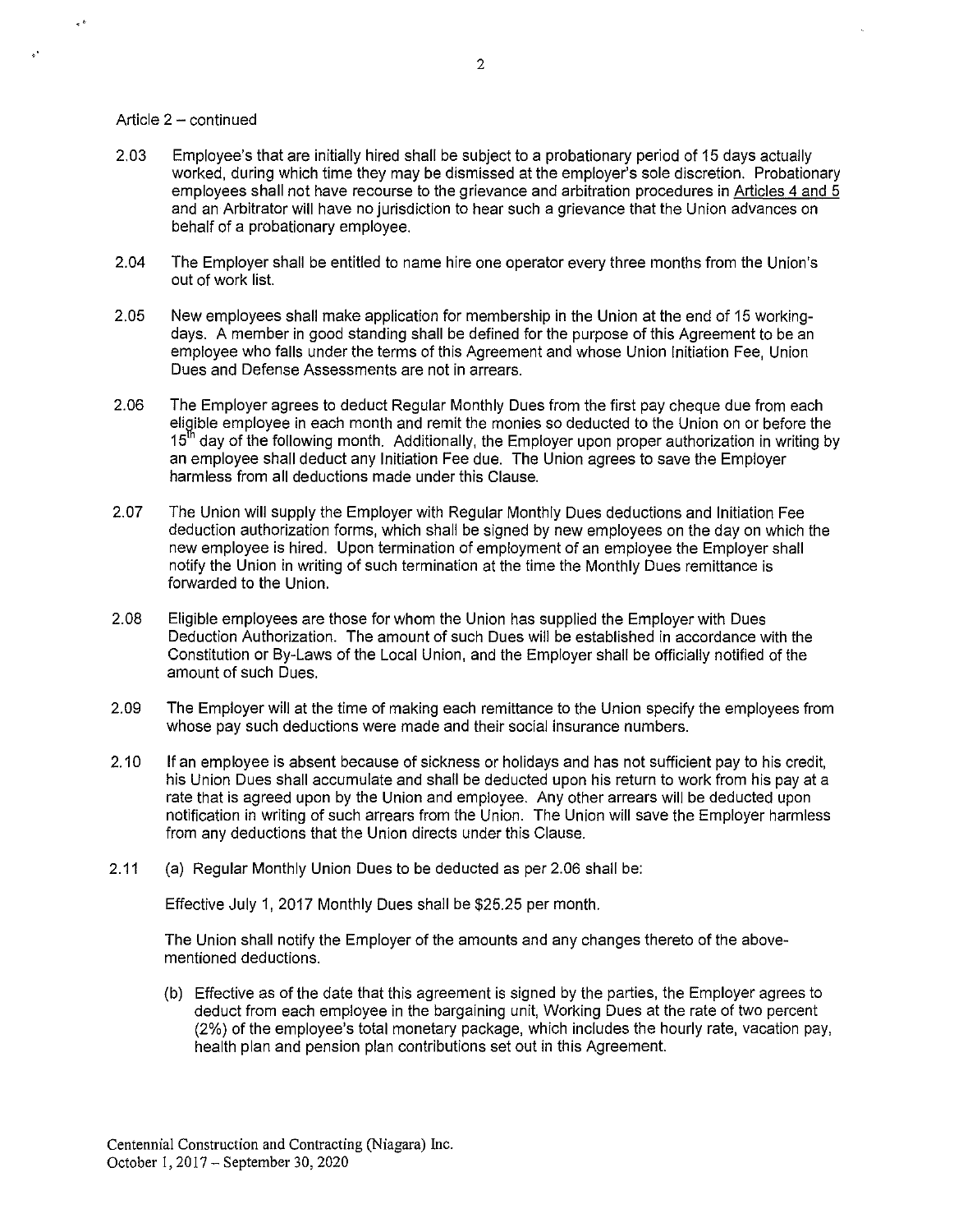#### Article 2 - continued

 $\ddot{\phantom{a}}$ 

c) Advancement Dues Check-Off

Effective as of the date that this agreement is signed by the parties, the Employer shall deduct fifteen cents (\$0. 15) per hour for each hour earned by each employee covered by this Agreement for Advancement Dues. The amount deducted shall be remitted together with other monthly contributions and deductions in the manner set out in this Collective Agreement.

The Union shall notify the Employer of the amounts and any changes thereto of the above mentioned deductions.

Such deductions shall be forwarded along with the remittances required under Article 6 and supporting information shall be as required by the Trustees on the Reporting Forms.

- 2.12 The Employer agrees to notify the Union prior to any new projects starting.
- 2.13 The Employer shall apply the wage rates and conditions of the appropriate local agreement for the class and character of work being performed, save and except where the work falls within the scope of the collective agreements listed below, in which case the Employer shall abide by and perform such work in accordance with the current terms and conditions of the applicable collective agreement, including, but without limiting the generality of the foregoing, any terms and conditions thereof with respect to contracting or subcontracting requirements:
	- 1. The Provincial Collective Agreement, including all Schedules thereto, between the Operating Engineers Employer Bargaining Agency and Operating Engineers Employee Bargaining Agency, for all work performed within the industrial, commercial and institutional sector of the construction industry.
	- 2. The collective agreement between the Union and the Electrical Power Systems Construction Association.
	- 3. The Provincial Electrical Power Systems sector collective agreement.
	- 4. The collective agreement between the Pipeline Contractors' Association of Canada and the International Union of Operating Engineers.
	- 5. The collective agreement between the Union and Nexterra Substructures Inc., for all work performed in the road and sewer and watermain sectors of the construction industry in Ontario Labour Relations Board area number 5.
	- 6. The collective agreement between the Union and the H.AN.D. Association of Road, Sewer and Watermain Contractors, for all work performed in the road and sewer and watermain sectors of the construction industry in Ontario Labour Relations Board area number 26.

# **ARTICLE** 3 - **MANAGEMENT RIGHTS**

- 3.01 The Union agrees that it is the exclusive function of the Employer:
	- a) To conduct its business in all respects in accordance with its commitments and responsibilities, including the right to manage the jobs, locate, extend, curtail or cease operations, to determine the number of operators required at any or all locations, to determine the kinds and location of machines, tools and equipment to be used and the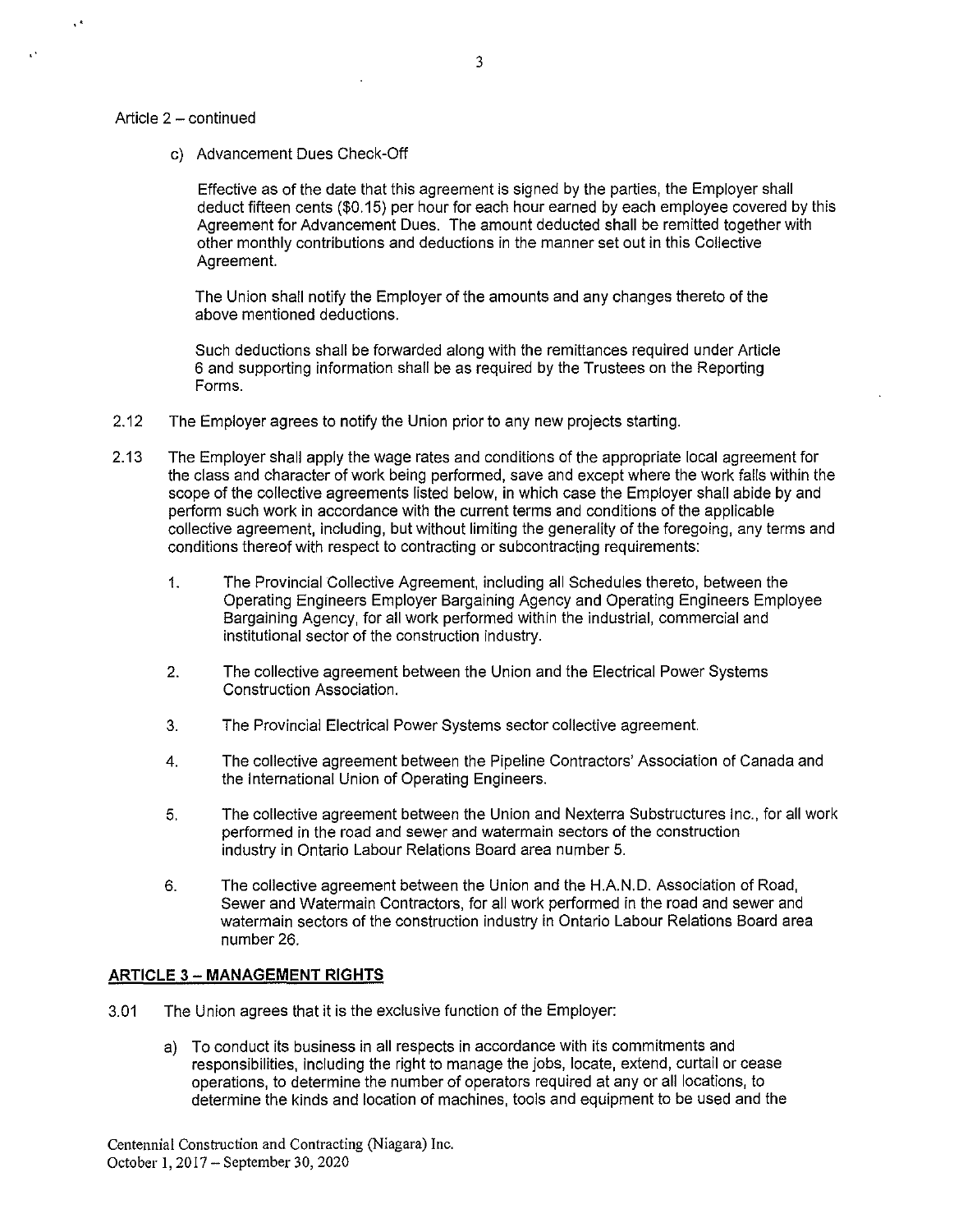Article  $3 -$  continued

L.

 $\lambda$ 

schedules of production, to judge the qualifications of the employees and to maintain order, discipline and efficiency.

- b) To hire, discharge, classify, transfer, promote, demote, lay-off, suspend or otherwise discipline employees, provided that a claim by an employee that he has been discharged without reasonable cause shall be subject to the provisions of the Grievance Procedure.
- c) To make, alter from time to time and enforce reasonable rules of conduct and procedure to be observed by the employees. It is agreed that these functions shall be exercised in a manner consistent with the express provisions of this Agreement.

#### **ARTICLE 4 - GRIEVANCE PROCEDURE**

- 4.01 There shall be an earnest effort on the part of both parties to this Agreement, to settle promptly through the procedure set out herein, any complaints, grievances, or disputes arising from the interpretation, application or administration of this Agreement.
- 4.02 All grievances to be dealt with under Step Two below, shall be in writing, on forms supplied by the Union and signed by the employee having such grievance.
- 4.03 Written grievances, to be valid, shall set out the nature of the grievance, the Article or Articles of the Agreement alleged to have been violated and the nature of the remedy sought and shall not be subject to change at later steps except by mutual agreement in writing with the Employer, or in the case of remedy, an Arbitration Board.
- 4.04 In determining the time which is allowed in the various steps of Articles 4 and 5, except as otherwise indicated Saturday, Sunday and Public Holidays shall be excluded and any time limits may be extended by mutual agreement in writing.
- 4.05 If advantage of the provisions of Article 4 and 5 hereof is not taken within the time limits specified therein or as extended in writing as set out above, the grievance shall be deemed to have been abandoned and shall not be re-opened and an Arbitrator shall have no jurisdiction to hear any such grievance.
- 4.06 The employer shall designate and name the official to whom a written grievance is submitted at Step #2.
- 4.07 It is understood and agreed that an employee does not have a grievance until he has discussed the matter with his foreman or other supervisory personnel acting in this capacity and given him two (2) days to deal with the complaint. His decision shall be made known to said employee within two (2) days. Grievances properly arising under this Agreement shall be adjusted and settled as follows:

STEP 1 - Within ten (10) full working days after the circumstances giving rise to the grievance occurred or originated, the aggrieved employee and/or a Union Representative, shall present the grievance in writing to the official of the Employer named by the Employer to handle grievances at this step.

If a settlement satisfactory to the Union and employee concerned is not reached within two (2) full working days after presenting the grievance, the grievance may be presented as indicated in Step Two at any time within five (5) working days thereafter.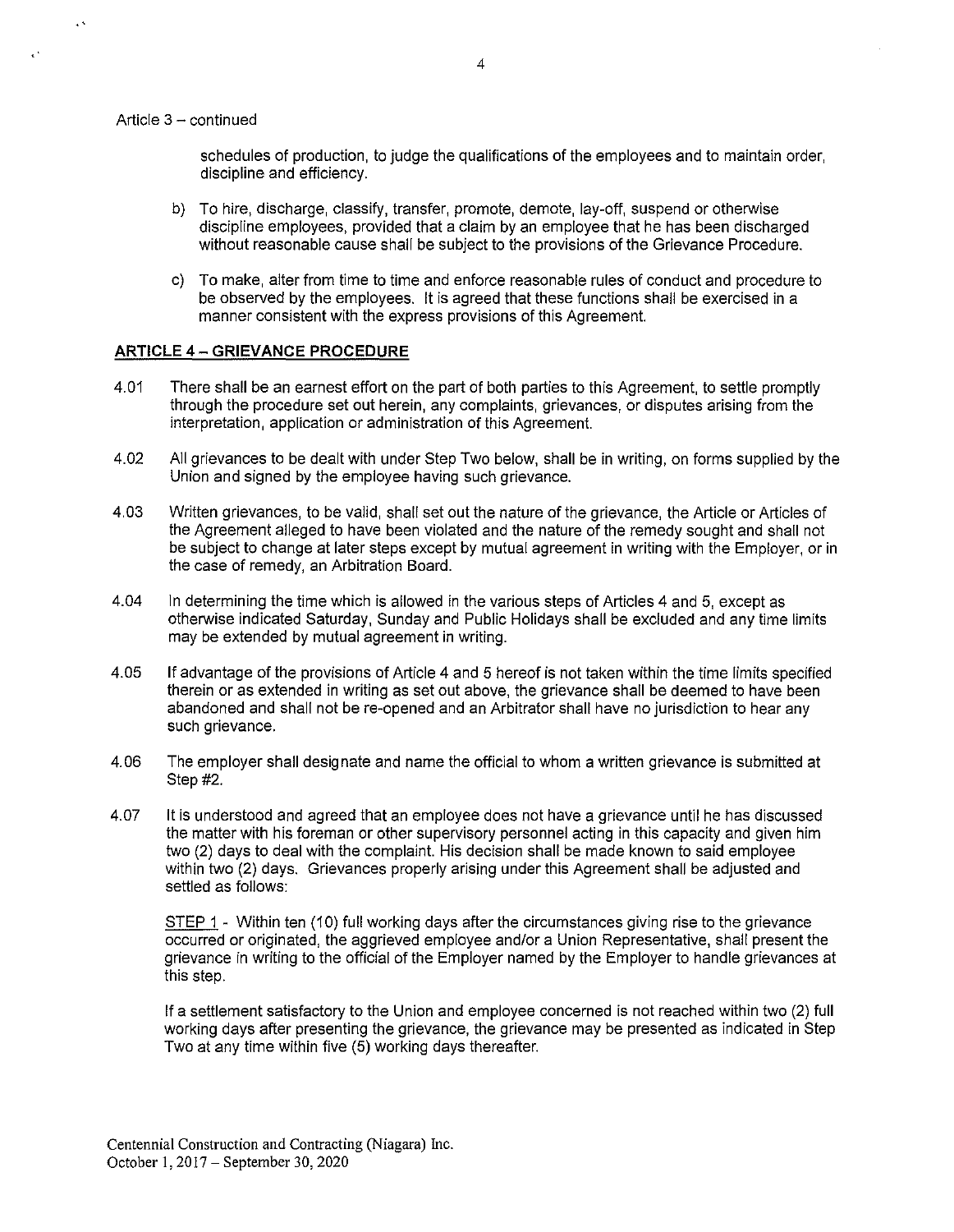#### Article 4 - continued

 $\sqrt{3}$ 

 $\sim$ 

STEP 2 - The parties shall meet to discuss the grievance within five (5) days of being advised in writing it intends to proceed to Step Two. Should no satisfactory settlement be reached within ten (10) days after the meeting, the grievance shall be submitted to arbitration.

a) The Union may process a written grievance which involves a number of employees of the employer or the interpretation of the Agreement. Such grievance shall be commenced at STEP TWO of the above procedure.

The Employer may process a written grievance alleging a violation of or the interpretation of this Agreement at STEP TWO of the above procedure.

Such grievances shall be commenced at STEP TWO within ten (10) days after the circumstances giving rise to the grievance occurred or originated.

- b) No decision or settlement involving any grievance which has been dealt with at STEP ONE above, other than grievances which have been properly referred to final and binding determination, shall be used by any party as a precedent in future cases and shall be treated as only applicable to the grievance in question.
- 4.08 Notwithstanding the above, a grievance concerning wages and fringe benefits may be presented within thirty (30) calendar days after the circumstances giving rise to the grievance occurred or originated and further provided that a grievance concerning Welfare or Pension contributions may be presented within thirty (30) calendar days after the particulars of such grievance should have reasonably become first known to a Union Representative.

# **ARTICLE 5 -ARBITRATION**

- 5.01 The Parties to this Agreement agree that any grievance which has been properly carried through all of the steps of the grievance procedure outlined in Article 4 may be referred to an Arbitrator chosen by the Employer and Union within ten (10) days afterthe meeting in STEP TWO.
- 5.02 The decisions of the Arbitrator in the above manner shall be binding on the parties to this Agreement.
- 5.03 The Arbitrator shall not have any power to alter, change or amend any of the provisions of this Agreement or to substitute any new provisions, for any existing provisions, nor to give any decisions inconsistent with the terms and provisions of this Agreement.
- 5.04 Each of the parties to this Agreement will bear the expenses of the Arbitrator.

# **ARTICLE** 6 - **UNION REPRESENTATION**

- 6.01 The Union shall have the right to appoint or elect one (1) Steward to assist employees in presenting their grievances to the Employer and supervise the administration of this Agreement.
- 6.02 The Union shall inform the Employer in writing of the name of the Steward and of any subsequent change in the name of the steward. The Employer shall not be asked to recognize any Steward until such notification from the Union has been received. No discrimination shall be shown against any Steward for carrying out his duties.
- 6.03 Providing it is consistent with the Management's obligation to maintain an efficient working force, in the event of a shortage of work that necessitates a layoff, the Steward shall be retained in the work force, and shall be one of the last two men laid off, providing he is capable and willing to do the work available.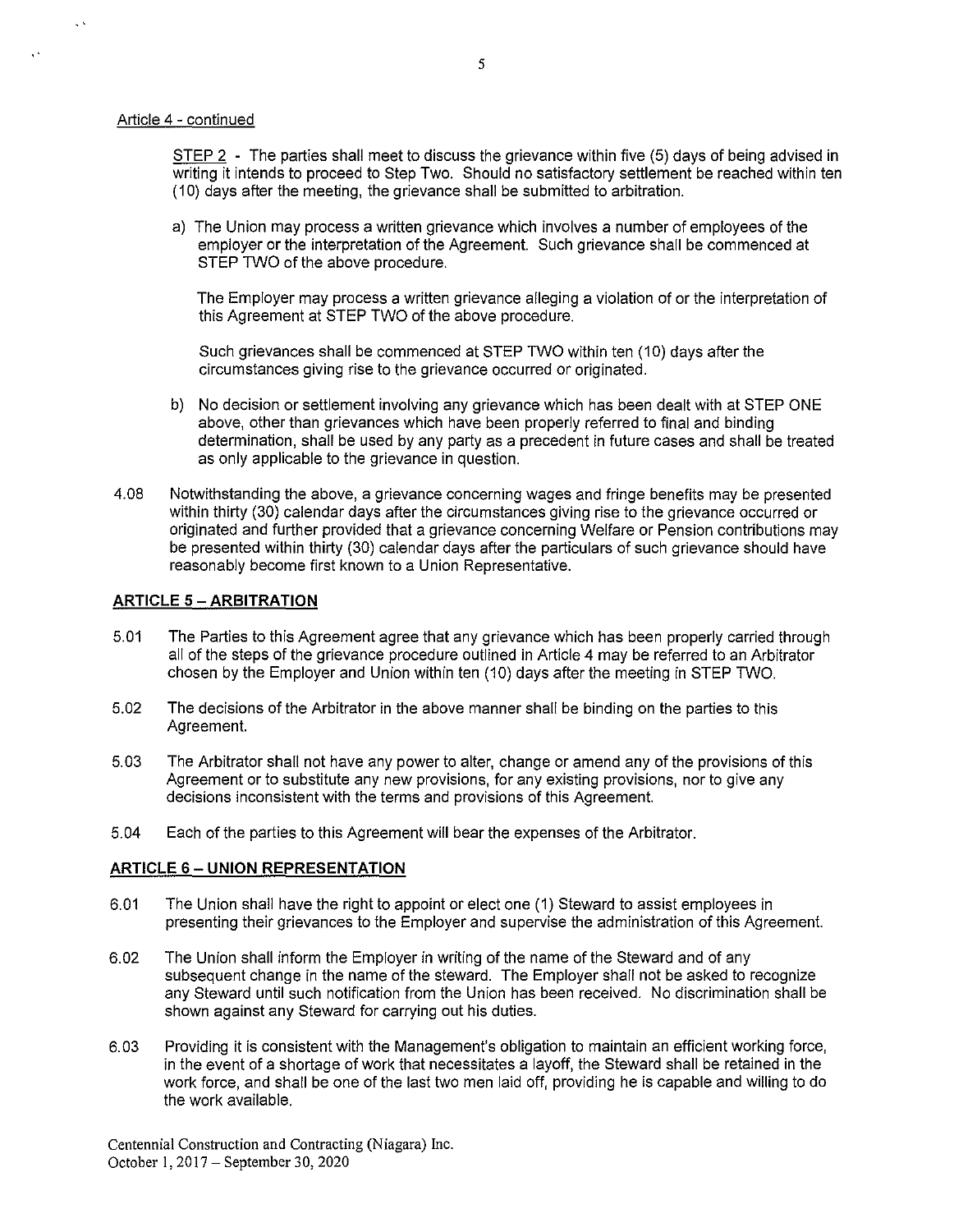#### Article 6 - continued

 $\sqrt{2}$ 

- 6.04 The Steward's duty shall in no way conflict with his duties to the employer and he shall be held responsible for the same quantity and quality of work as other employees.
- 6.05 Should there be any cause to discharge a Steward the Employer shall in every case notify the Local Union in writing as soon as possible, so that the Local Union is in receipt of such notification before such discipline or discharge. However, the Employer reserves the right to insist that a Steward leave the premises immediately and prior to notification being provided to the Union.
- 6.06 In the event an employee is to be suspended or terminated, the employee may request the presence of a Steward or business representative and the employer will make reasonable efforts to have the Steward or business representative attend. In the event a Steward or business representative is unavailable the Employer may issue the discipline or termination in their absence.
- 6.07 Upon reasonable request made to the Employer or his designated representative, an accredited Union Official shall be granted access to any job sites for the purposes of satisfying himself that the terms of this Agreement are being complied with provided that the work on the project is not interfered with. Such access is to be granted at the first safe and convenient time, as determined by the Employer.

Wherein security regulations prevent access to any job or project the Employer or his representative will give all possible assistance to the Business Representative to obtain the necessary pass or permission to gain access to such job or project.

#### **ARTICLE 7** - NO **STRIKE, NO LOCKOUT**

- 7.01 During the term of this Agreement the Union agrees that there shall be no strike and the employer agrees that there shall be no lockout. The Employer shall have the right to discipline up to and including discharge, any employee who participates directly or indirectly in any unlawful strike activity, including any picketing or work slowdown.
- 7.02 The words "Strike" and "Lockout" in this Agreement shall mean "Strike" and "Lockout" as defined in the Ontario Labour Relations Act.
- 7.03 The Union agrees it will not condone any illegal strike activity including, but not limited to, any work stoppage or observance of any picket line placed on a job site by any union for jurisdictional purposes.
- 7.04 It shall not be a violation of this Agreement for an employee to refuse to cross a picket line that has been established in accordance with the Labour Relations Act, provided that the project contract in force doesn't cause any penalty or charge to be laid upon the employer.

#### **ARTICLE** 8 - **SAFETY, SANITATION AND SHELTER**

- 8.01 On all jobs where more than five (5) employees are continuously employed, shelter (heated when necessary) will be provided for employees to eat their lunch and store their clothing. Sanitary toilets shall be provided in accordance with Municipal Health Regulations. It is understood that the provisions of this Section do not apply to jobs of short duration.
- 8.02 It is further agreed that drinking water will be provided for Employees on all jobs and that washing water will be provided where outlets are available to the Employer. Further, if a trailer is used as lunchroom facilities, tool storage area will be partitioned off where practical.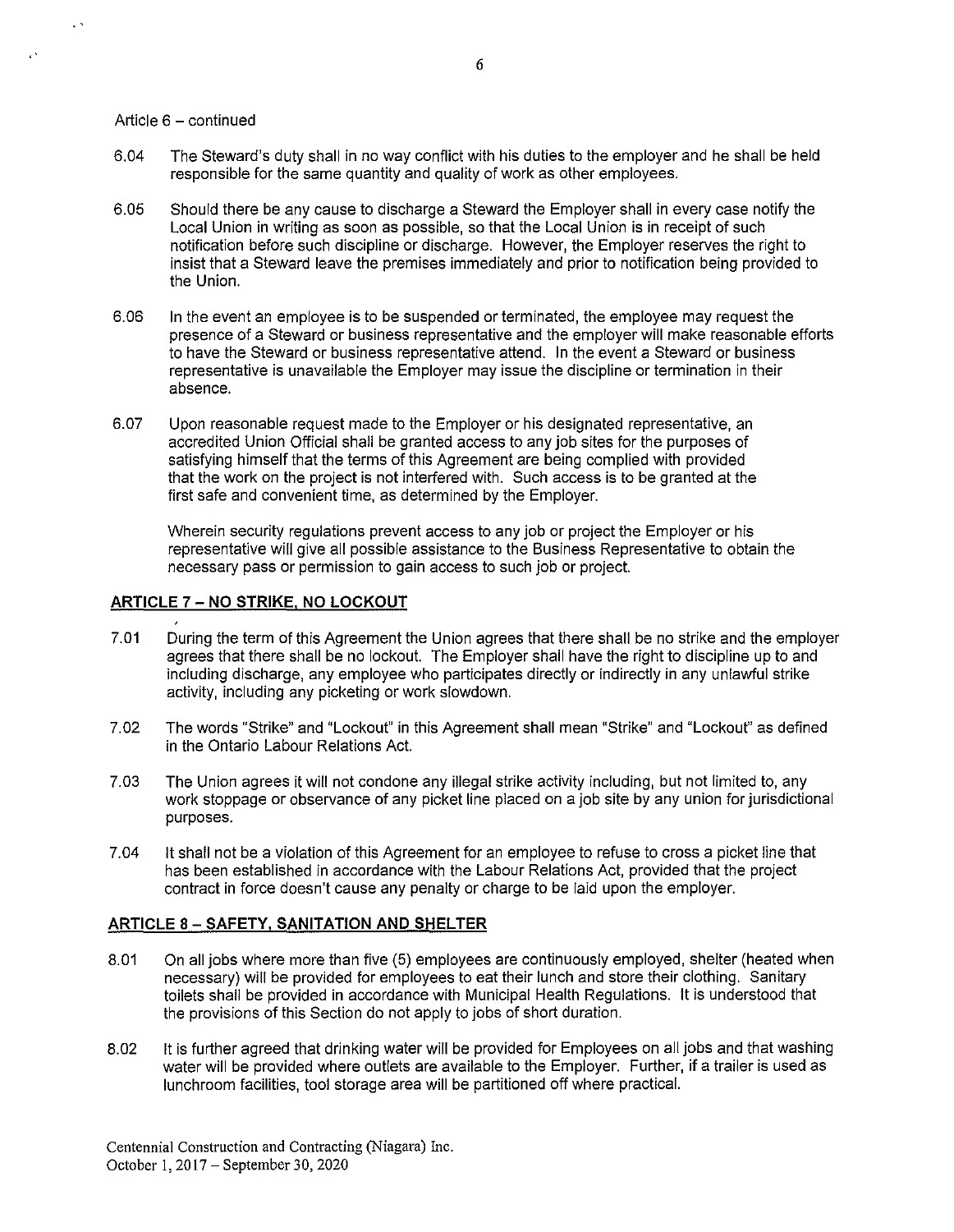#### Article  $8 -$  continued

 $\ddot{\phantom{1}}$ 

- 8.03 The Employer shall make safety helmets available to employees, which shall be paid for by the employee, at cost, at the time it is supplied.
- 8.04 Every employee shall, as a condition of employment, own and wear suitable protective footwear and other personal protective equipment required in the normal course of his duties.
- 8.05 The Employer, the employees and the Union agree to abide by the provisions of the Occupational Health & Safety Act and applicable safety policies.
- 8.06 Safety Boots An employee with two (2) or more years of service with the Employer will be paid a Safety Boot Allowance on or by July 15th of each year, (1<sup>st</sup> payment would be on July 1<sup>st</sup> of an eligible employee's 3<sup>rd</sup> year) in the amount of One Hundred & Fifty Dollars (\$150.00).

# **ARTICLE** 9 - **PRODUCTIVITY**

9.01 The Union and the Employer recognize the mutual value of improving by all proper and reasonable means the productivity of the individual operators and both will undertake individually and jointly to promote such increased productivity. The Union will cooperate with the Employer to help prevent wasteful practices.

# **ARTICLE 10-PAYMENT OF WAGES**

- 10.01 Wages shall be paid by Direct Deposit, bi-weekly. Accompanying each payment of wages shall be a retainable statement identifying both the Employer and the employee, showing the pay period, total hours marked "regular" and "overtime", the hourly rate, the total earnings, the amount of vacation pay, the amount and purpose of each deduction, and the net earnings.
- 10.02 Whenever pay cheques are not given to employees at the time of termination, they will be sent by the Employer to the employee by Registered Mail, to his last known address within the next pay period following the employee's termination.

# **ARTICLE 11 - BENEFIT CONTRIBUTIONS**

11.01 The Employer agrees to make benefit contributions as set out in Schedule "A" to this Agreement.

# **ARTICLE** 12 - **HOURS OF WORK AND OVERTIME**

- 12.01 The following sections are intended to define the normal hours for the purpose of calculating overtime only, and shall not be construed as a guarantee of hours per day or per week, or of the days of work per week.
- 12.02 The regular hours of work for employees engaged in work covered by this Agreement shall be fifty (50) hours per week and eleven (11) hours per day, excluding service time, lunch periods and traveling time to and from the job within Board Area 5.
- 12.03 The regular hours of work for employees engaged in road building work covered by this Agreement shall be fifty (50) hours per week and eleven (11) hours per day, excluding service time, lunch periods and traveling time to and from the job within Board Area 5.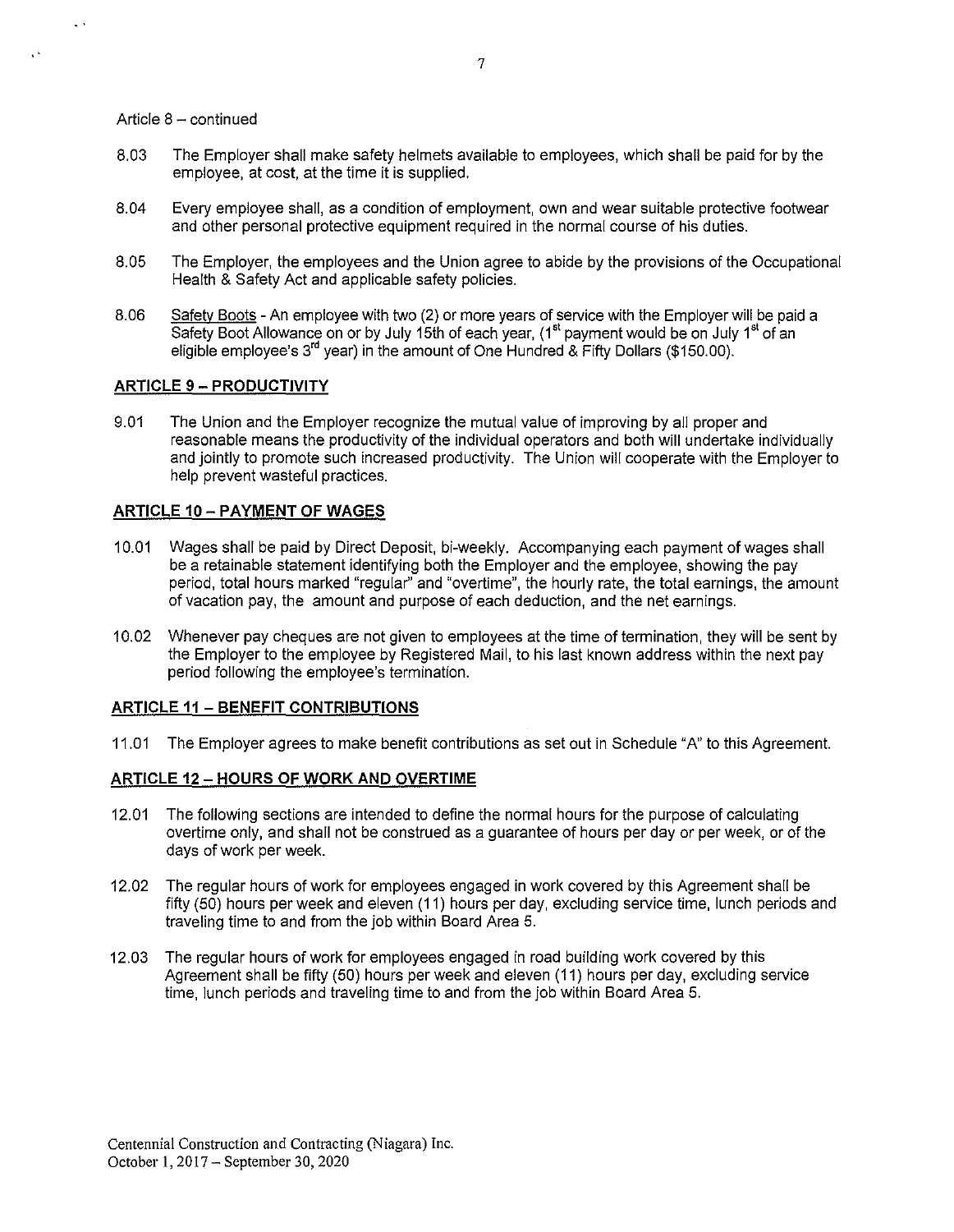#### Article  $12 -$  continued

Ļ.

 $\mathbf{r}$ 

- 12.04 Overtime at the rate of time and one-half (1-1/2) the employee's regular hourly rate will be paid for all work performed in excess of fifty (50) hours per week for sewer and watermain work, and fifty (50) hours per week for road building work, and in excess of eleven (11) hours per day exclusive of travel time to and from the job, exclusive of service time, and exclusive of lunch periods. (Overtime will only be paid once for the same hour)
- 12.05 Starting and quitting times may be adjusted by mutual agreement between the employer and the union as per job requirements.

A shift premium of two dollars and twenty-five cents (\$2.25) per hour will be paid for the second and third scheduled work shifts in a day.

- 12.06 Overtime will not be paid on any shift premium.
- 12.07 Notwithstanding any other provisions in this Agreement, snow removal will be performed at straight time rates. When snow removal is performed on Statutory Holidays, it will be paid at the rate of time and one-half (1-1/2).
- 12.08 There will be no duplication or pyramiding of overtime, or any other premium compensation.

# **ARTICLE 13 - VACATION PAY AND PUBLIC HOLIDAY PAY**

13.01 Vacation and Statutory Holiday Pay shall be credited weekly to each employee covered by this Collective Agreement, at the rate of 10% of the gross wages earned and income tax will be deducted weekly.

It is understood and agreed that 4% of the gross wages is to be considered Vacation Pay and 6% of the gross wages is to be in lieu of Statutory Holiday Pay.

It is further understood that Vacation Pay and Statutory Holiday pay credits will be paid to employees on termination and on the first pay day of July and November in each year.

# **ARTICLE 14 - STATUTORY HOLIDAYS**

14.01 The Following Statutory Holidays shall be observed:

| New Years Day | Christmas Day | Boxing Day   | Labour Day   | Civic Day         |
|---------------|---------------|--------------|--------------|-------------------|
| Good Friday   | Canada Day    | Thanksgiving | Victoria Day | <b>Family Day</b> |

and any additional public holiday as prescribed by the Federal and/or Provincial Government.

Should any of the above holidays occur on a Saturday or Sunday, such holiday shall be observed on the Friday before the holiday, or the Monday or Tuesday following the holiday, at the Employer's discretion.

# **ARTICLE 15 - BEREAVEMENT LEAVE**

- 15.01 Employees shall be granted a maximum of three (3) days' unpaid leave of absence to arrange for and attend the funeral of the employee's father, mother, step mother, step-father, spouse, child, brother, sister, step-brother, step-sister, father-in-law, mother-in-law, sister-in-law, brother-in-law, grandparent, great grandparent step-child, adopted child, foster child, son-in-law, daughter-in-law, grandchild and great grand-child..
- 15.02 Employees shall be required to provide proof of death upon the request of the Employer.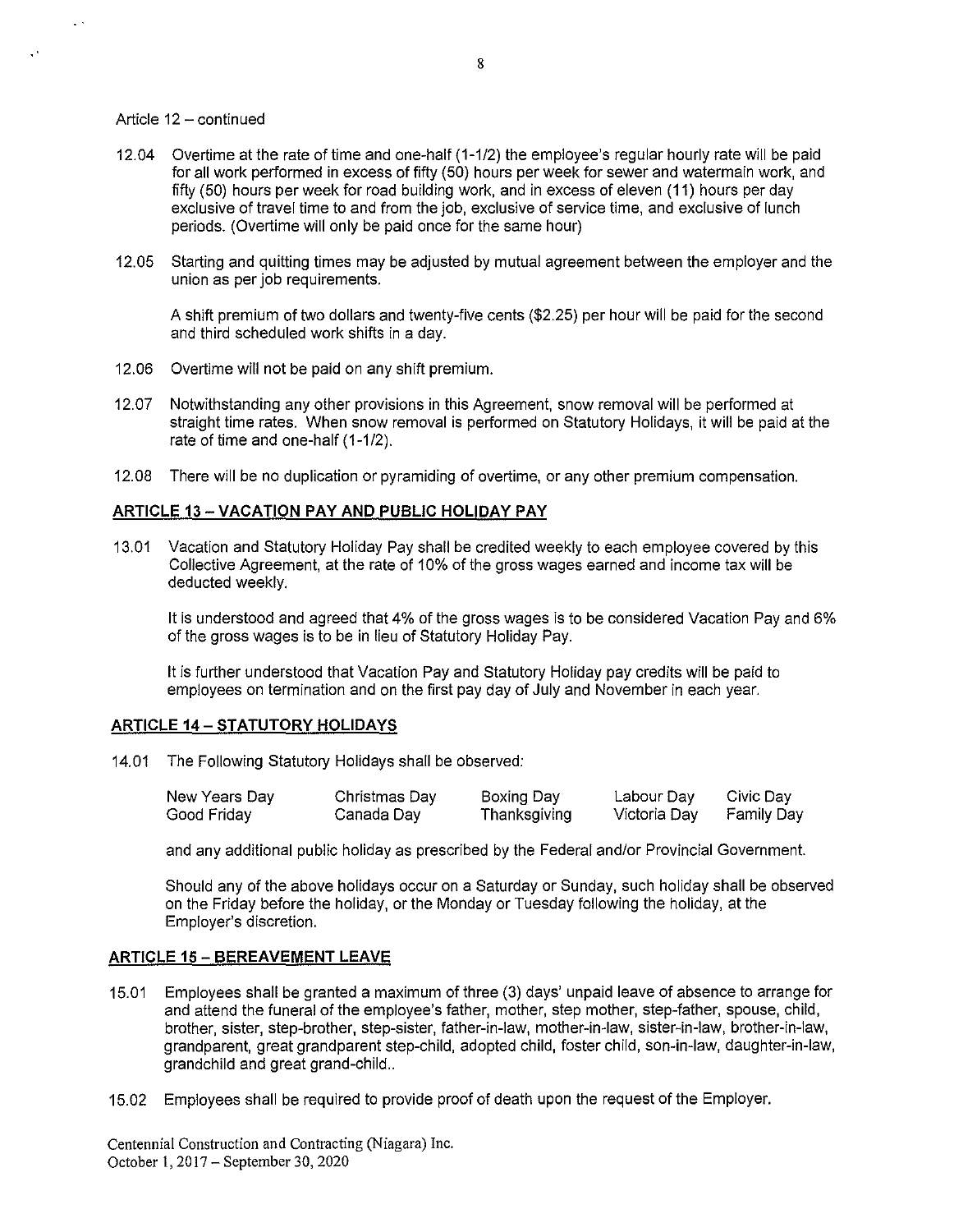# **ARTICLE 16 - REPORTING ALLOWANCE**

- 16.01 An employee who reports for work at the regular time, unless he has been directed not to report, and for whom no work is available will receive two (2) hours pay provided he remains at the job if requested by his supervisor. The employee must be reasonably available to be advised of changes or cancellations.
- 16.02 An employee who starts the work shift at the job site, will be paid three (3) hours if the job is shut down by the Employer before he has had an opportunity to work for three (3) hours provided he remains at the job if requested to do so by his supervisor.

# **ARTICLE 17 - TRAVEL TIME**

- 17.01 Travel time is not paid in Board Area 5 and Board Area 26 ("The free-zone"). When the employees are requested by the Employer to use their car in place of normal transportation supplied by the Employer, mileage will be paid beyond the free zone of thirty (30) kilometres at the rate of fifty cents (.50) per kilometre to the job site and beyond the free zone of thirty (30) kilometres at the rate of fifty cents (.50) per kilometre for the return from the job site.
- 17.02 In Board Area 26, when the employees are requested by the Employer to use their car in place of normal transportation supplied by the Employer, mileage will be paid beyond the free zone of thirty (30) kilometres at the rate of fifty cents (.50) per kilometre to the job site and beyond the free zone of thirty (30) kilometres at the rate of fifty cents (.50) per kilometre for the return from the job site.

# **ARTICLE 18 - OUT-OF-TOWN-ALLOWANCE**

18.01 In regard to out-of-town allowances, it is understood that if the Employer requires an operator to be out of town overnight, the Employer will provide suitable room and board for the employee or an allowance of Eighty-five Dollars (\$85.00) per day to a maximum of Four Hundred & Twentyfive Dollars (\$425.00) per week effective October 1, 2017 at the option of the employer. In the event one employee is required to have his own room, the employer will provide a suitable room and board or he will receive One Hundred and Ten Dollars (\$110.00) per day to a maximum of Five Hundred and Fifty Dollars (\$550.00) per week.

# **ARTICLE** 19 - **CLASSIFICATIONS AND WAGE RATES**

19.01 The classifications and wage rates are as set out in Schedule "A"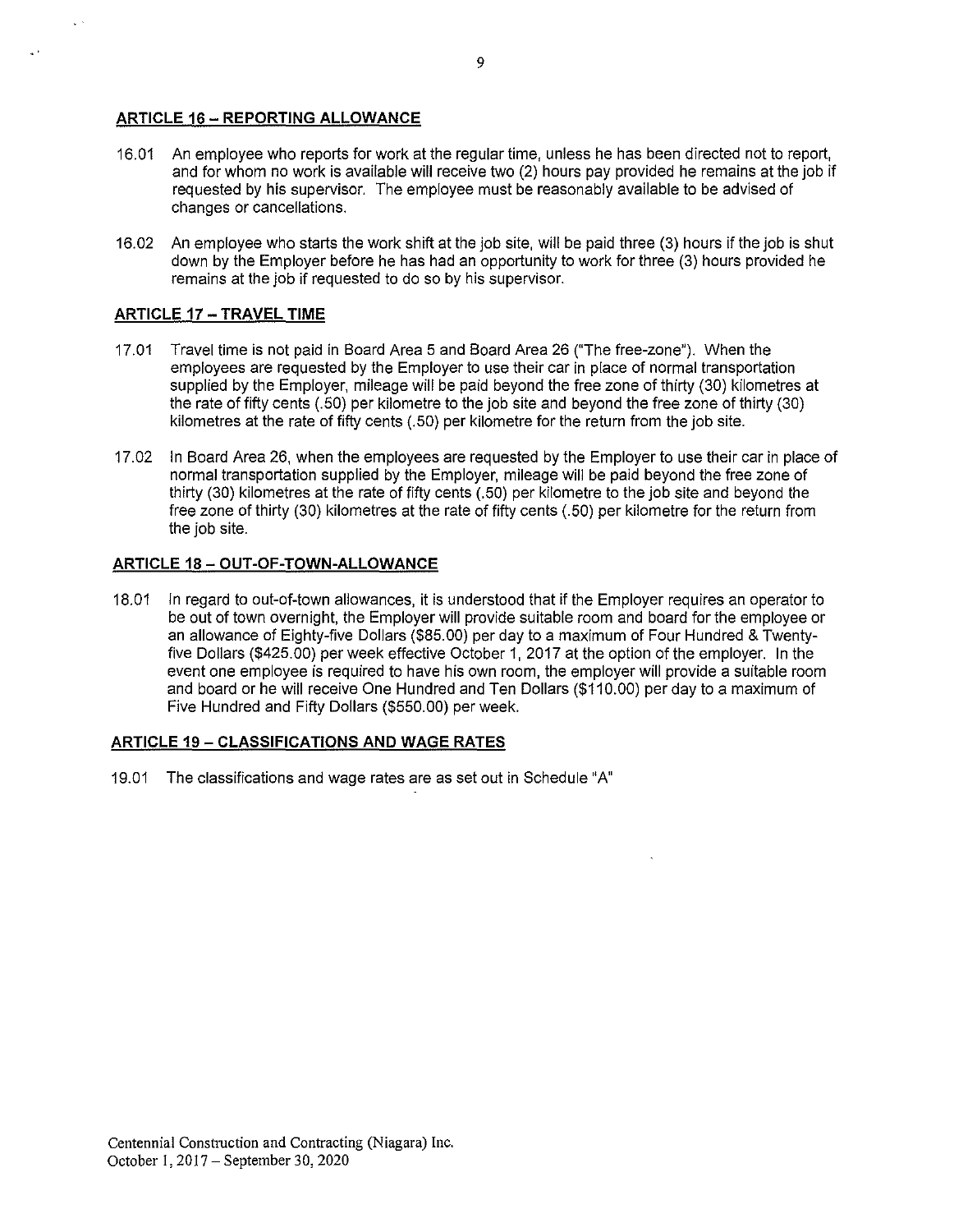#### **ARTICLE 20 -DURATION OF AGREEMENT**

20.01 This Agreement shall be effective October 1, 2017 and shall continue in effect until September 30, 2020 and shall continue automatically thereafter for annual periods of one year each unless either party notifies the other in writing within the period of sixty (60) days immediately prior to the annual expiration date that it desires to amend the Agreement.

IN WITNESS WHEREOF each of the parties hereto has caused this Agreement to be signed by its duly authorized representatives as of the date and year first above written.

DATED THIS

DAY OF Cemper 2017.

SIGNED ON BEHALF OF:

**Centennial Construction and Contracting (Niagara) Inc.** 

Contracting (Magara) Inc.

Please Print Name & Title

353 Townline Road

Address

Niagara-on-the-Lake ON LOS 1J0

City, Province, Postal Code

905-708-0123/905-708-0155

Telephone & Fax Number(s)

ddilalla@centennialconstruction.ca

Email Address

SIGNED ON BEHALF OF:

**International Union of Operating Engineers, Local793** 

Mike Gallagher, Business Manager

Examples Callagher, Business Manager<br>Redshaw, President

Sac Almodall<br>Spe Dowdall, Vice-President<br>Rick Kerr, Treasurer

Brian Alexander. Rick Kerr, Tréasurer<br> *Chann Al Alumendin*<br>
Brian Alexander,<br>
Recording-Corresponding Secretary

new

Recommended by: Steve Homewood Business Representative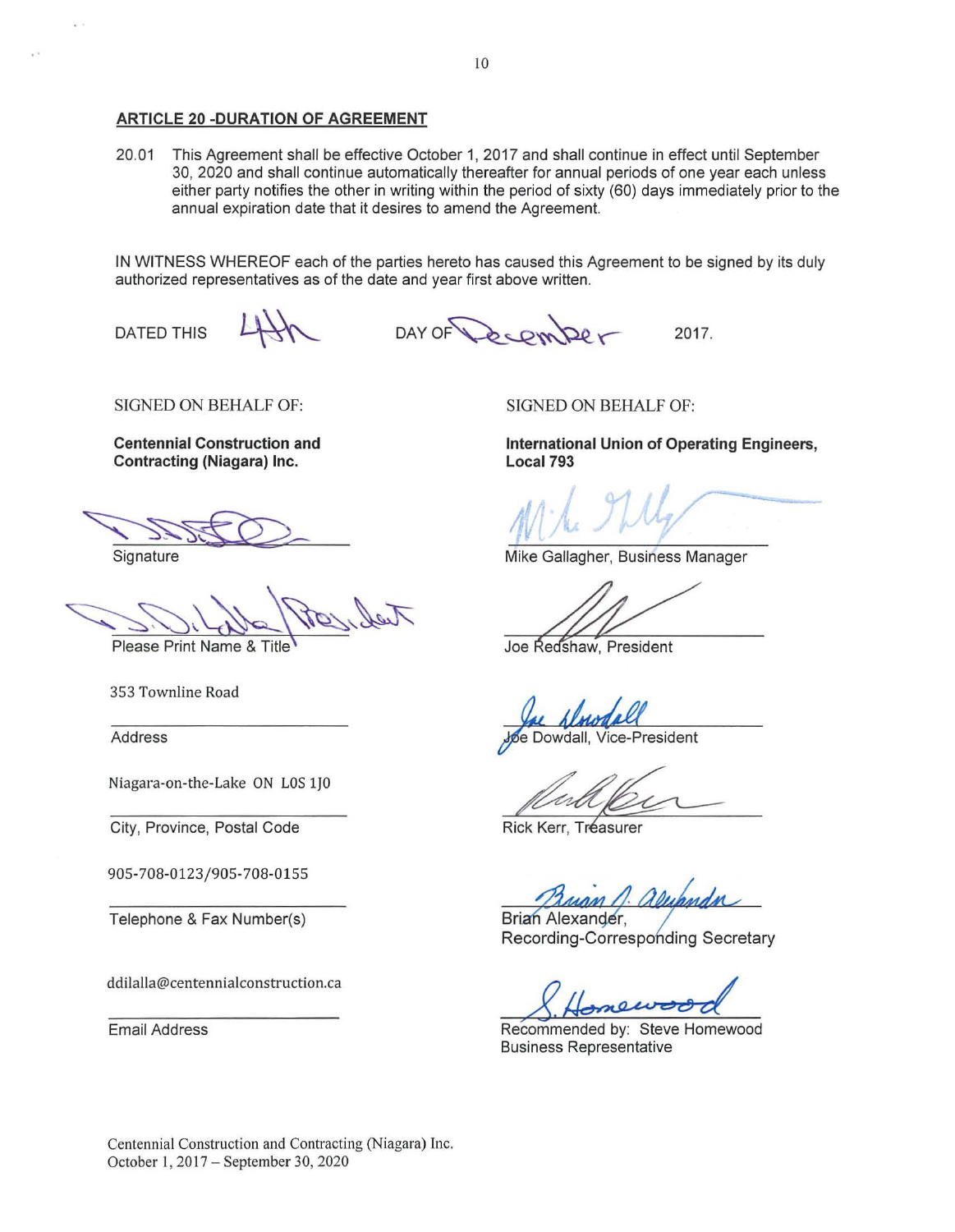# **SCHEDULE** "A"

 $\ddot{\phantom{a}}$ 

 $\sim$ 

- A1.1 The minimum basic wage rates for employees performing work covered by this Agreement shall be in accordance with the following schedule of work classifications and wage rates.
- A 1.2 These work classifications are defined to establish wage rates for personnel covered by this Agreement when working in these classifications and all similar equipment working on land and water in the Regional Municipality of Niagara (except the City of Nanticoke).
- A 1.3 It is understood and agreed that the implementation of the following wage schedule shall not result in the reduction of the hourly rate of any present employee. The rates of wages shall be effective on the dates indicated.
- A 1.4 Working foreman to be paid at a wage rate which is a minimum of 10% over Group  $1(a)$ .

| Date         | Wages   | <b>Vacation Pay</b> | <b>Benefit Plan</b> | Pension Plan | Total   |
|--------------|---------|---------------------|---------------------|--------------|---------|
| Oct. 1, 2017 | \$25.82 | \$2.58              | \$4.10              | \$6.45       | \$38.95 |
| Oct. 1, 2018 | \$26.73 | \$2.67              | <b>S4 20</b>        | \$6.60       | \$40.20 |
| Oct. 1, 2019 | \$27.64 | \$2.76              | \$4.30              | \$6.75       | \$41.45 |

1 (a) Engineers operating Cranes with a manufacturer's rating of 70 tons and over

1 (b) Engineers operating crawler cranes, mobile cranes, self-erecting cranes, piledrivers, caisson boring machines.

| Date         | Wages   | <b>Vacation Pay</b> | Benefit Plan | Pension Plan | Total   |
|--------------|---------|---------------------|--------------|--------------|---------|
| Oct. 1, 2017 | \$25.52 | <b>S2.55</b>        | \$4.10       | \$6.45       | \$38.62 |
| Oct. 1, 2018 | \$26.43 | S <sub>2</sub> .64  | \$4.20       | \$6.60       | \$39.87 |
| Oct. 1, 2019 | \$27.34 | S2.73               | \$4.30       | \$6.75       | \$41.12 |

2) Engineers operating crawler backhoes, gradalls, pitman type cranes, graders, fine grade dozer, welders, asphalt plant operator, self-propelled hydraulic drills, directional boring machine, boom trucks, concrete pump trucks, asphalt spreader, asphalt grinders and snooper truck.

| Date         | <b>Wages</b> | Vacation Pay | Benefit Plan | Pension Plan | Total   |
|--------------|--------------|--------------|--------------|--------------|---------|
| Oct. 1, 2017 | \$25.05      | \$2.50       | \$4.10       | \$6.45       | \$38.10 |
| Oct. 1, 2018 | \$25.95      | \$2.60       | \$4.20       | \$6.60       | \$39.35 |
| Oct. 1, 2019 | \$26.86      | \$2.69       | \$4.30       | \$6.75       | \$40.60 |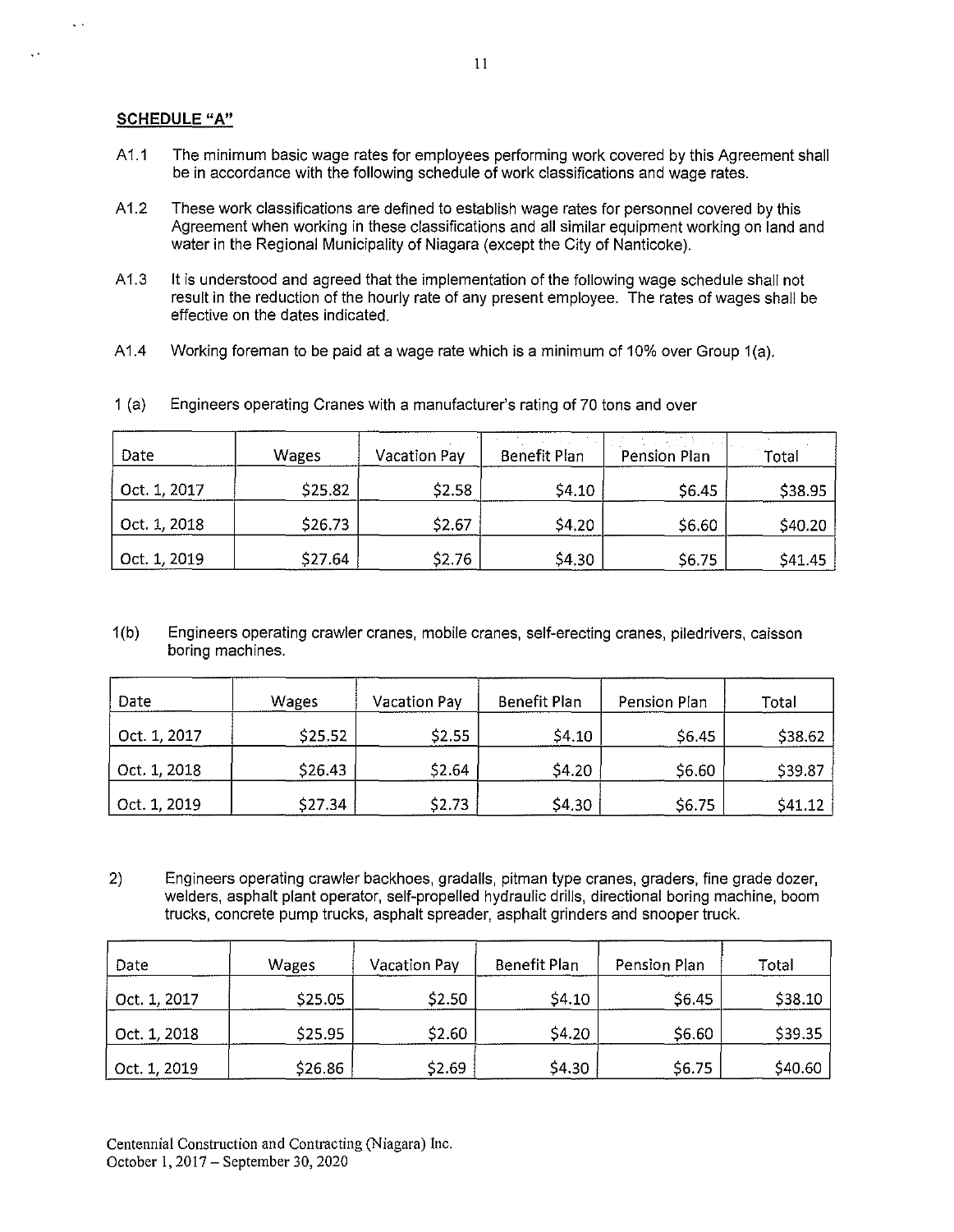# Schedule "A" - continued

 $\frac{1}{2}$  .

 $\overline{1}$ 

3) Engineers operating bulldozers, front-end loaders, industrial tractors with backhoe and all other attachments, crawler tractors, crawler tractor and scraper, self-propelled scrapers, sideboom, curb machines, asphalt roller, Dozer 615 type & float drivers.

| Date         | Wages   | Vacation Pay | Benefit Plan | <b>Contract</b><br>Pension Plan | Total         |
|--------------|---------|--------------|--------------|---------------------------------|---------------|
| Oct. 1, 2017 | \$24.59 | \$2.46       | 54.10        | \$6.45                          | \$37.60       |
| Oct. 1, 2018 | \$25.50 | \$2.55       | S4.20        | \$6.60                          | <b>S38.85</b> |
| Oct. 1, 2019 | \$26.41 | \$2.64       | \$4.30       | \$6.75                          | S40.10        |

4) Engineers operating bobcat skid steer front-end loader with all attachments, kubota type backhoe with all attachments, trenchers, off highway type rock and earth hauling vehicle.

| Date         | Wages   | Vacation Pay | Benefit Plan | Pension Plan | Total   |
|--------------|---------|--------------|--------------|--------------|---------|
| Oct. 1, 2017 | \$23.16 | \$2.32       | \$4.10       | \$6.45       | \$36.03 |
| Oct. 1, 2018 | \$24.07 | \$2.41       | \$4.20       | \$6.60       | \$37.28 |
| Oct. 1, 2019 | \$24.98 | \$2.50       | \$4.30       | \$6.75       | \$38.53 |

5) Engineers operating self-propelled roller, packer - rubber tired, sheepsfoot on grade or backfill, farm tractor, pump 6"and over.

| Date         | Wages   | Vacation Pay                   | Benefit Plan | Pension Plan | Total   |
|--------------|---------|--------------------------------|--------------|--------------|---------|
| Oct. 1, 2017 | \$22.26 | \$2.23                         | \$4.10       | \$6.45       | \$35.04 |
| Oct. 1, 2018 | \$23.17 | S <sub>2</sub> .3 <sub>2</sub> | \$4.20       | \$6.60       | \$36.29 |
| Oct. 1, 2019 | \$24.08 | \$2.41                         | \$4.30       | \$6.75       | \$37.54 |

# 6) Operator-in-training 3<sup>rd</sup> Year

| Date         | Wages   | <b>Vacation Pay</b> | Benefit Plan | Pension Plan | Total   |
|--------------|---------|---------------------|--------------|--------------|---------|
| Oct. 1, 2017 | \$21.80 | \$2.18              | \$4.10       | \$6.45       | \$34.53 |
| Oct. 1, 2018 | \$22.71 | \$2.27              | \$4.20       | \$6.60       | \$35.78 |
| Oct. 1, 2019 | \$23.62 | \$2.36              | \$4.30       | \$6.75       | \$37.03 |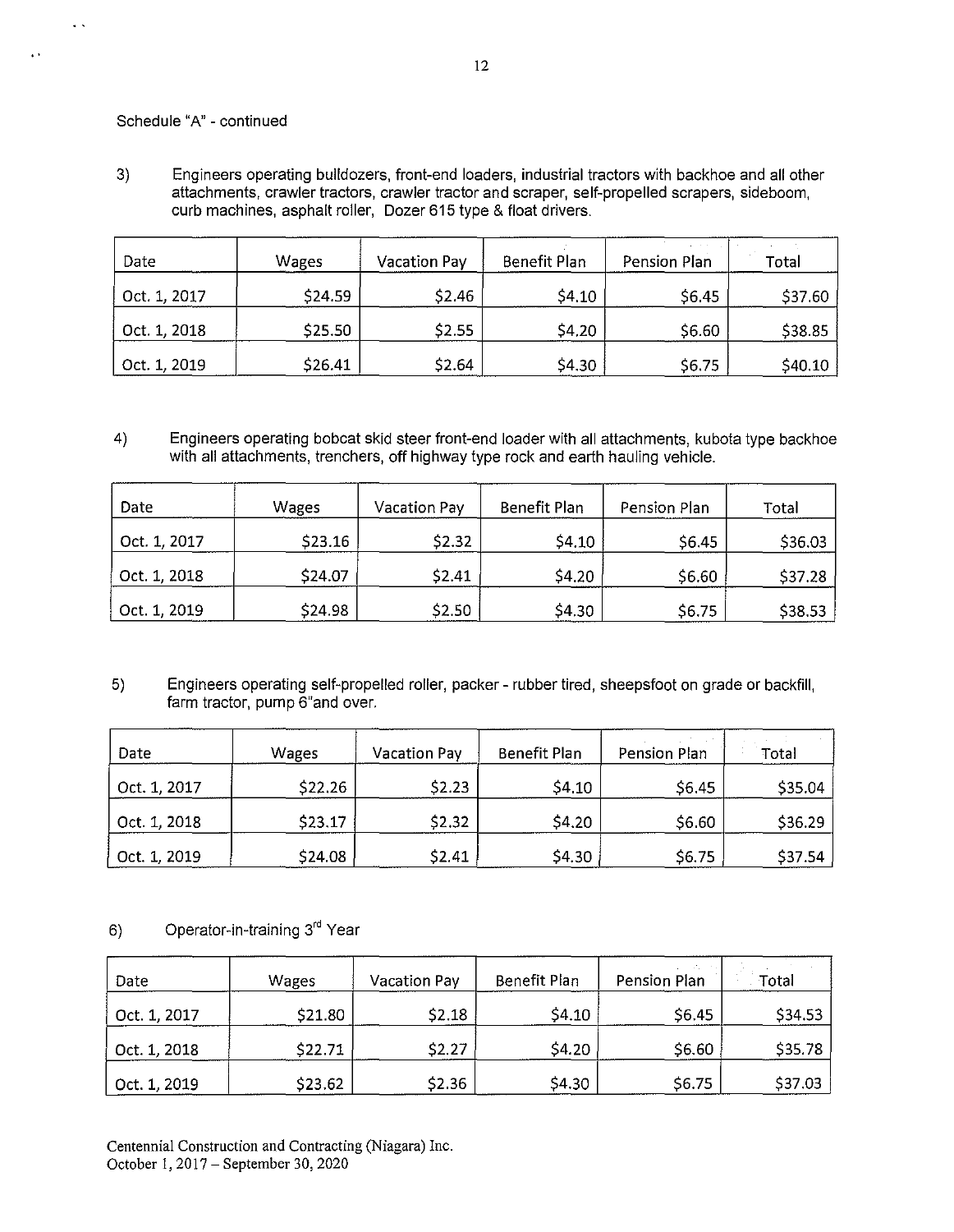# Schedule "A" - continued

 $\ddot{\phantom{a}}$ 

| Date         | Wages   | <b>Vacation Pay</b> | <b>Benefit Plan</b> | Pension Plan | Total   |
|--------------|---------|---------------------|---------------------|--------------|---------|
| Oct. 1, 2017 | S20.75  | \$2.08              | S4.10               | S6.45        | \$33.38 |
| Oct. 1, 2018 | \$21.66 | \$2.17              | \$4.20              | \$6.60       | \$34.63 |
| Oct. 1, 2019 | \$22.57 | \$2.26              | \$4.30              | \$6.75       | \$35.88 |

# 7) Operator-in-training 2<sup>nd</sup> Year

# 8) Operator-in-training 1<sup>st</sup> Year

| Date         | Wages   | Vacation Pay | Benefit Plan | Pension Plan | Total   |
|--------------|---------|--------------|--------------|--------------|---------|
| Oct. 1, 2017 | \$19.65 | \$1.97       | \$4.10       | \$6.45       | \$32.17 |
| Oct. 1, 2018 | \$20.56 | \$2.06       | <b>S4.20</b> | \$6.60       | \$33.42 |
| Oct. 1, 2019 | \$21.47 | \$2.15       | S4 30        | \$6.75       | \$34.67 |

# **ARTICLE** A2 - **BENEFIT CONTRIBUTIONS**

- A2.1 Effective October 1, 2017, the Employer agrees to contribute the sum of Four Dollars & Ten cents (\$4.10) per hour for each hour earned by each Operating Engineer in his employ, to the Welfare Benefit Plan. Effective October 1, 2018, this amount shall be increased to Four Dollars & Twenty cents (\$4.20) per hour for each hour earned. Effective October 1, 2019, this amount shall be increased to Four Dollars & Thirty cents (\$4.30) per hour for each hour earned.
- A2.2 Effective October 1, 2017, the Employer agrees to contribute the sum of Six Dollars & Forty-five cents (\$6.45) per hour for each hour earned by each Operating Engineer in his employ, to the Pension Plan. Effective October 1, 2018, this amount shall be increased to Six Dollars & Sixty cents (\$6.60) per hour for each hour earned. Effective October 1, 2019, this amount shall be increased to Six Dollars & Seventy-five cents (\$6.75) per hour for each hour earned.
- A2.3 Effective October 1, 2007 the Employer agrees to contribute the sum of fifteen cents (\$0.15) per hour for each hour earned by each employee covered by this Agreement to the International Union of Operating Engineers, Local 793 Training Fund.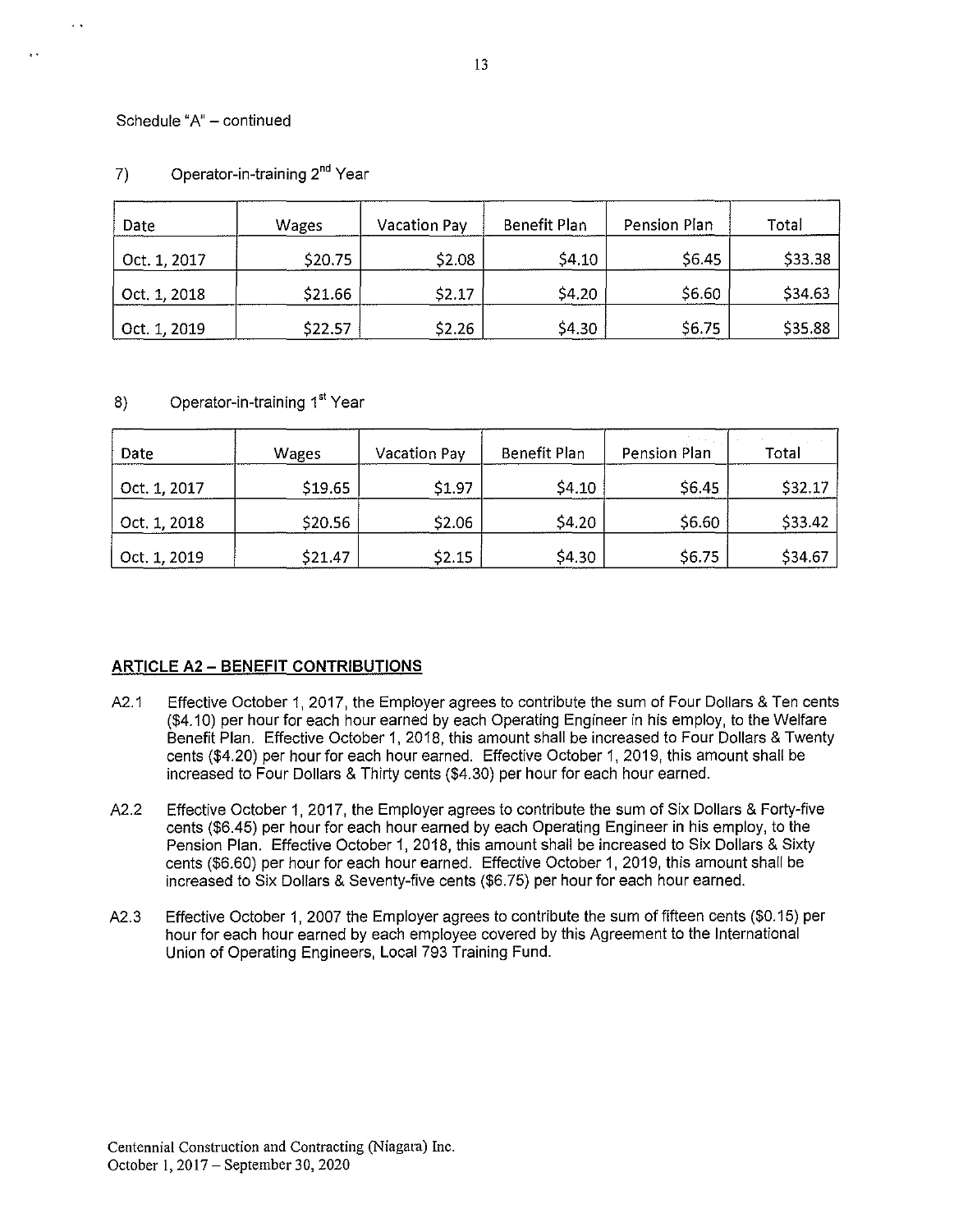BETWEEN:

 $\frac{1}{2}$ 

# CENTENNIAL CONSTRUCTION AND CONTRACTING (NIAGARA) INC. ("Employer")

#### -AND-

# INTERNATIONAL UNION OF OPERATING ENGINEERS, LOCAL 793 ("Local 793")

The parties agree to cooperate in the resolution of any jurisdictional disputes that may arise and that prior to taking any action or application with the Ontario Labour Relations Board, they will meet and attempt to resolve any jurisdictional dispute that may arise.

All parties agree in principle that existing work practices will continue.

DAY OF

DATED THIS

**Signature** 

SIGNED ON BEHALF OF:

SIGNED ON BEHALF OF:

Centennial Construction and Contracting (Niagara) Inc.

International Union of Operating Engineers, Local 793

2017.

Recommended by: Steve Homewood Business Representative

 $~\frac{1}{\sqrt{2}}$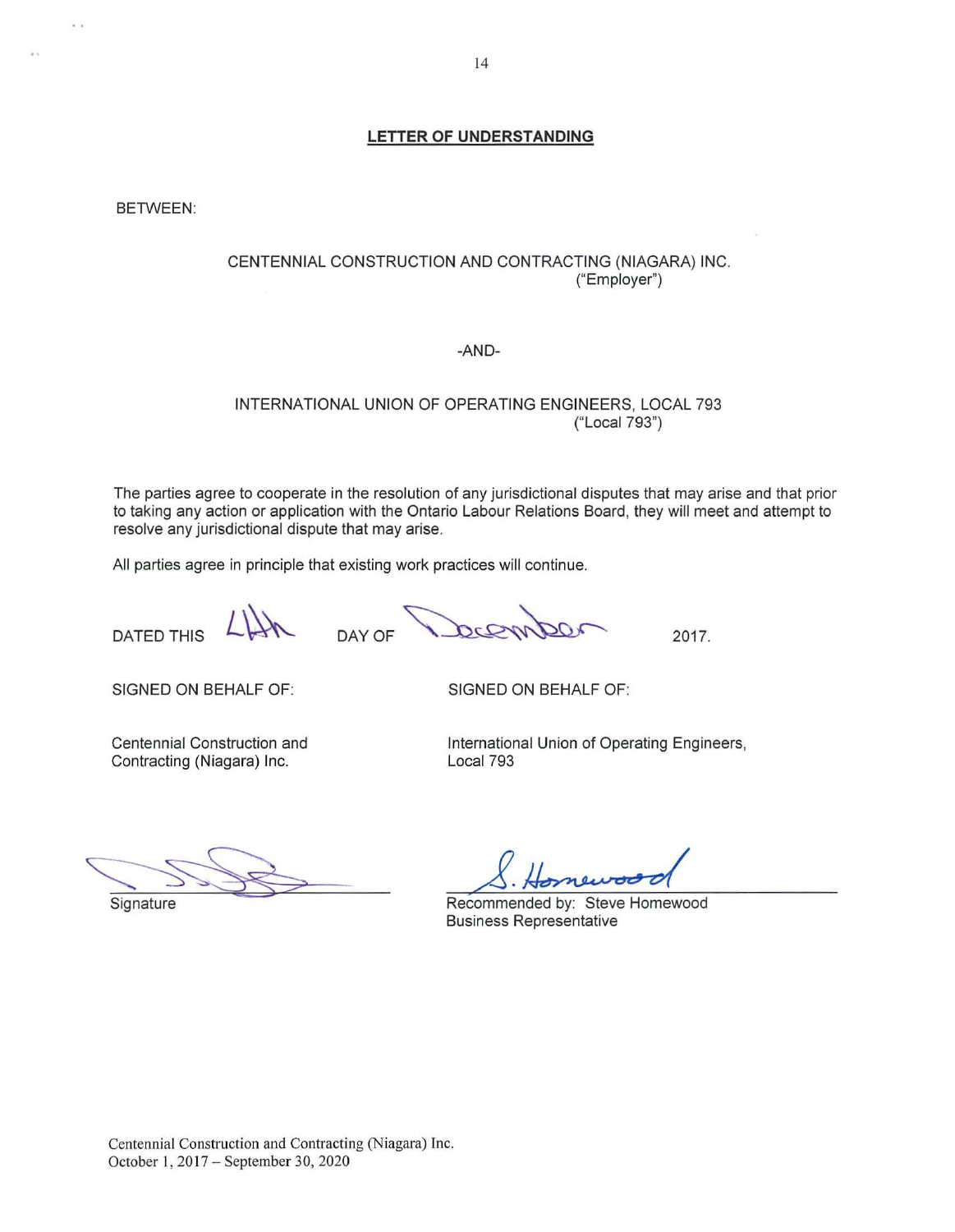BETWEEN:

 $\ddot{ }$ 

# CENTENNIAL CONSTRUCTION AND CONTRACTING (NIAGARA) INC. ("Employer")

#### AND-

# INTERNATIONAL UNION OF OPERATING ENGINEERS, LOCAL 793 ("Union")

The employer will consider use of unionized subcontractors provided such subcontractors are capable of the quality required by the employer in the employer's sole judgement, are available, are lowest bid, and are approved by the project's owner(s). For greater clarity, the employer is not obligated to use any of the aforementioned contractors.

DATED THIS

DAY OF 2017.

SIGNED ON BEHALF OF:

SIGNED ON BEHALF OF:

Centennial Construction and Contracting (Niagara) Inc.

International Union of Operating Engineers Local 793

Recommended by: Steve Homewood Business Representative

Signature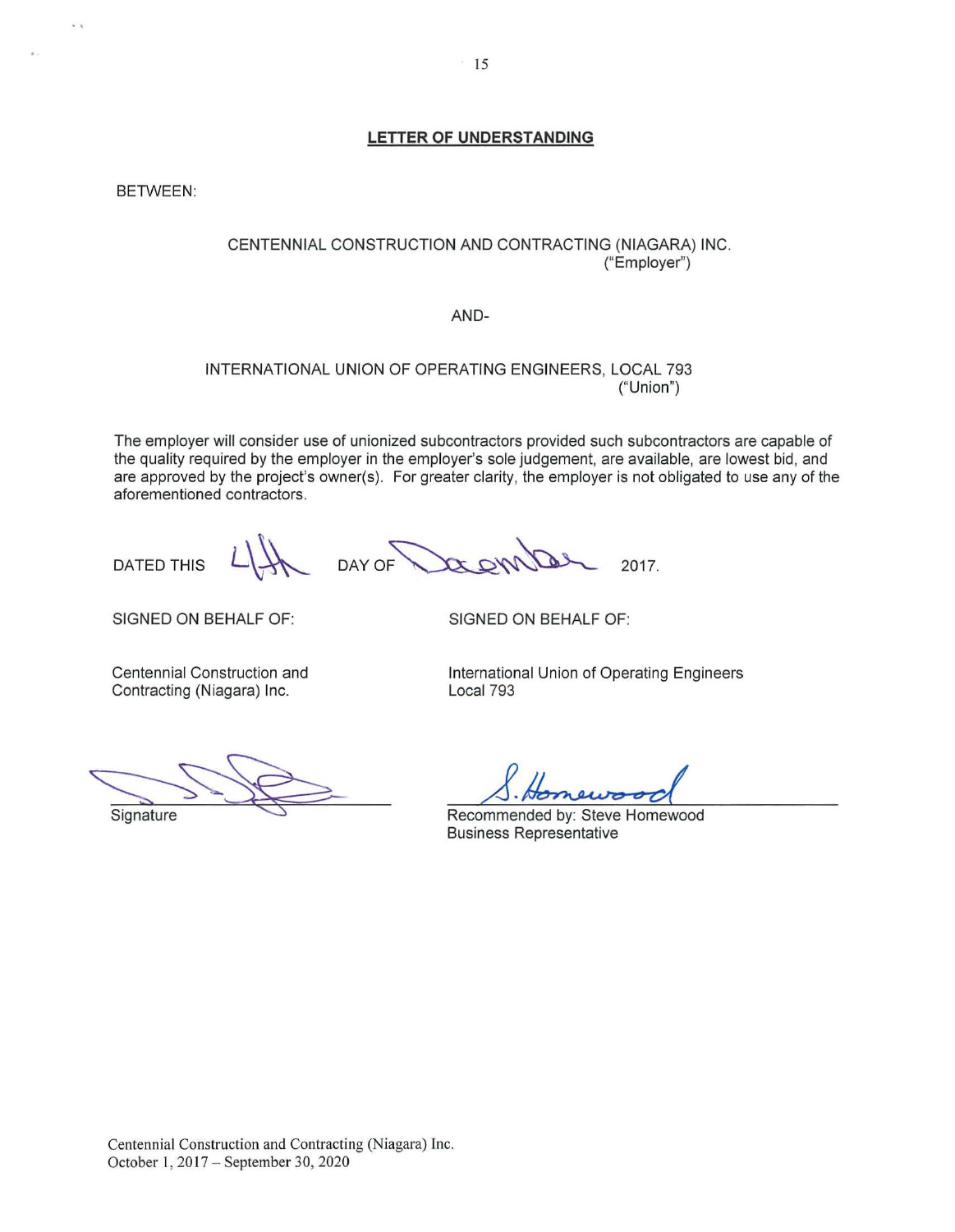**BETWEEN**  CENTENNIAL CONSTRUCTION AND CONTRACTING (NIAGARA) INC. ("Employer")

AND-

# INTERNATIONAL UNION OF OPERATING ENGINEERS, LOCAL 793 ("Union")

The parties agree that during the next round of negotiations there shall be an increase of \$1 .00 per hour, on the Package, over and above the negotiated rate increase. This increase may be subject to a similar Letter of Understanding for the following Collective Agreement. The parties agree that during the next round of negotiations there shall be an increase of \$1.00 per hour,<br>
on the Package, over and above the negotiated rate increase. This increase may be subject to a similar<br>
Letter of

 $\mathcal{L}^{\mathcal{L}}$ 

SIGNED ON BEHALF OF:

SIGNED ON BEHALF OF:

Centennial Construction and Contracting (Niagara) Inc.

Signature

International Union of Operating Engineers Local 793

Recommended by: Steve Homewood Business Representative